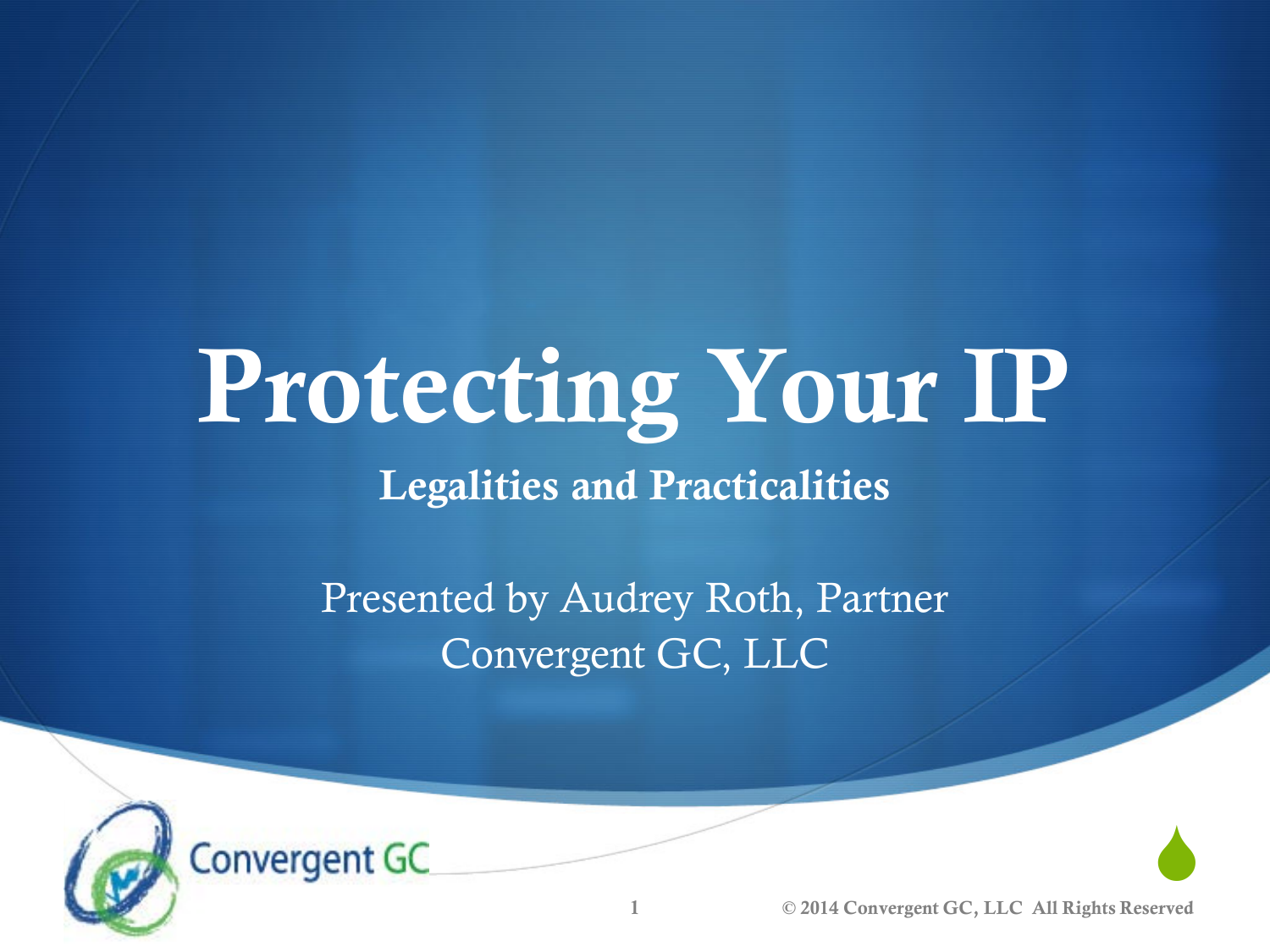

- According to the World Intellectual Property Organization, it's creations of the mind – inventions, literary and artistic works, symbols, names, images, designs used in commerce.
- Includes proprietary formulas and ideas, inventions (products and processes), industrial designs, and geographic indications of source, as well as literary and artistic works such as novels, films, music, architectural designs and web pages.

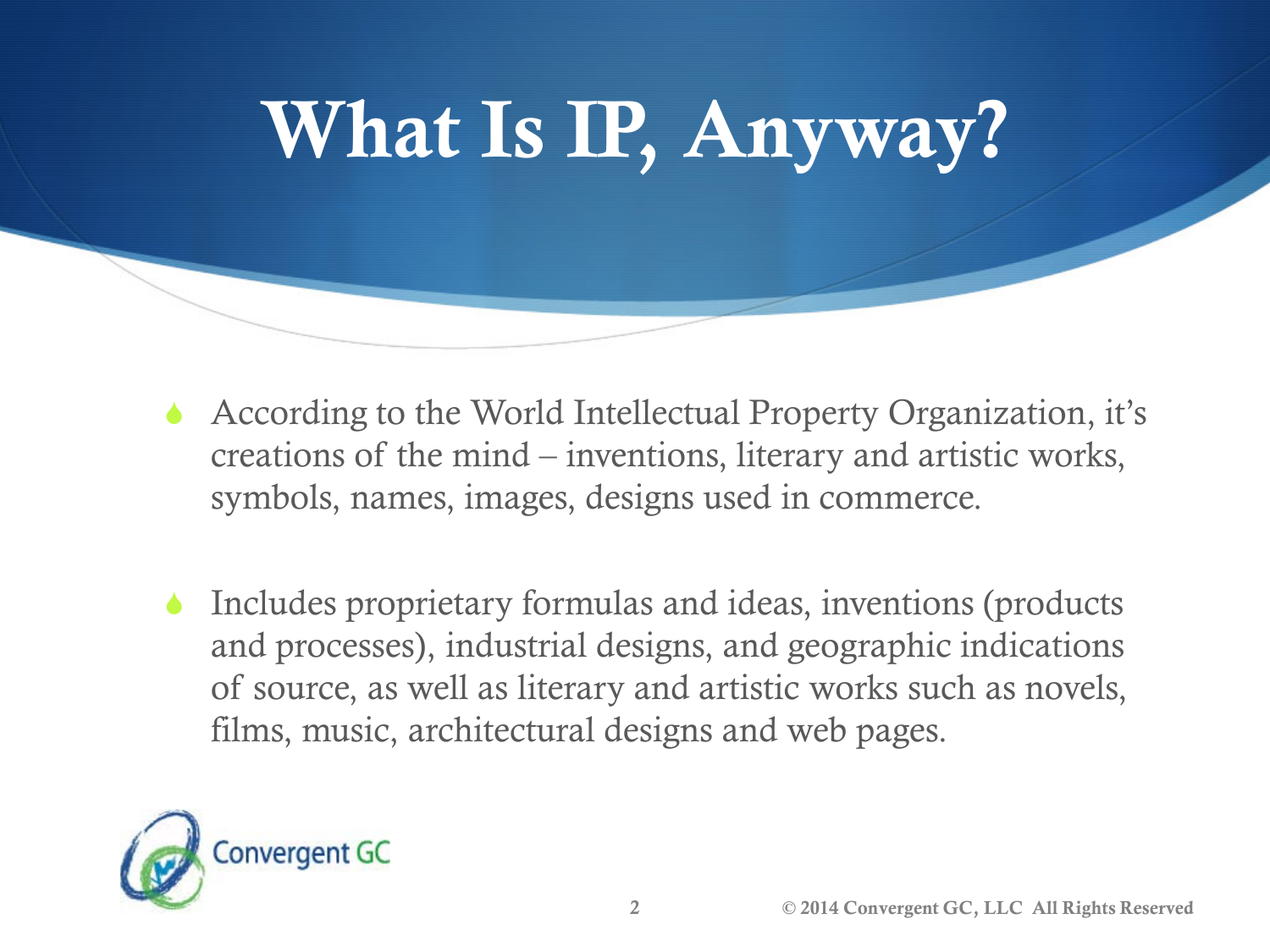## What Is Protection?

#### Patent

- Patents cover tangible things
- Trademark
	- A name, phrase, sound or symbol used in association with services or products.
- Copyright
	- Protect written or artistic expressions fixed in a tangible medium

#### Trade secrets

 A formula, pattern, device or compilation of data that grants the user an advantage over competitors

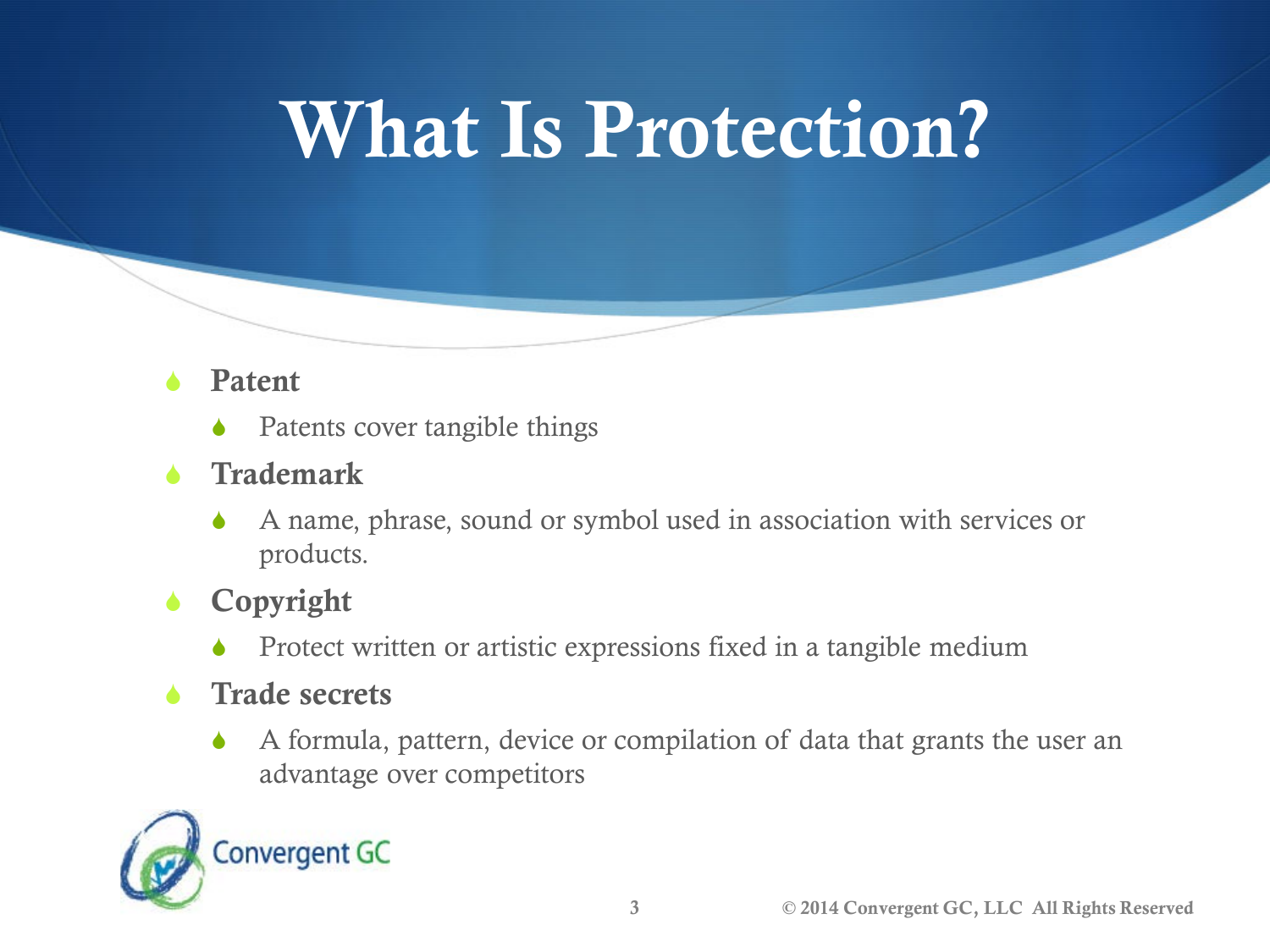### GET A LAWYER!

- ◆ Your IP is your livelihood protect it!
	- Don't be penny wise and pound foolish
- Don't negotiate your own IP protection
- Do you have anything you can copyright or patent?
	- A lawyer can help you figure it out

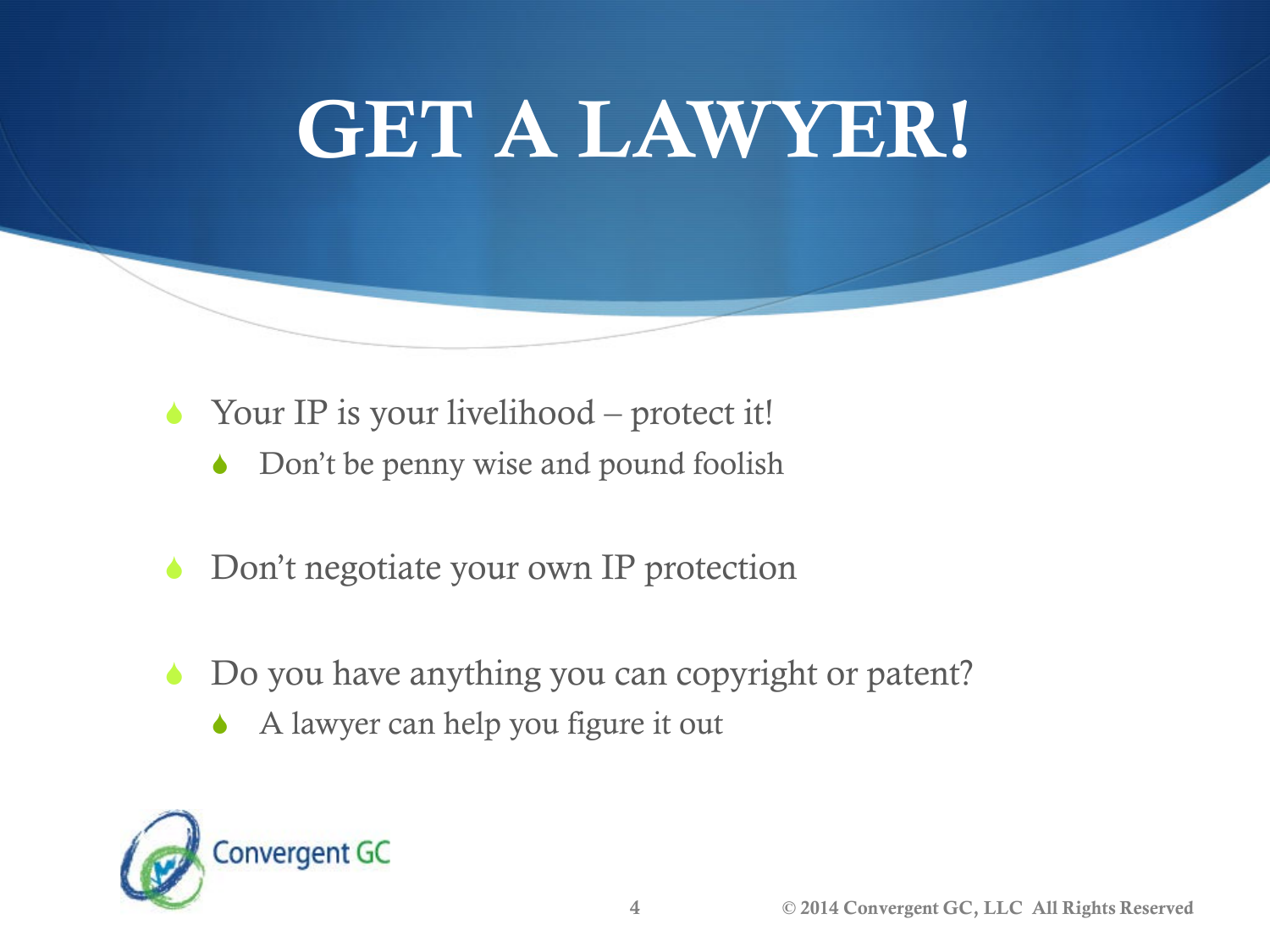## Threshold issues

- What's the project?
- What are you designing?
- ◆ Does it include only the client's IP, or yours as well?

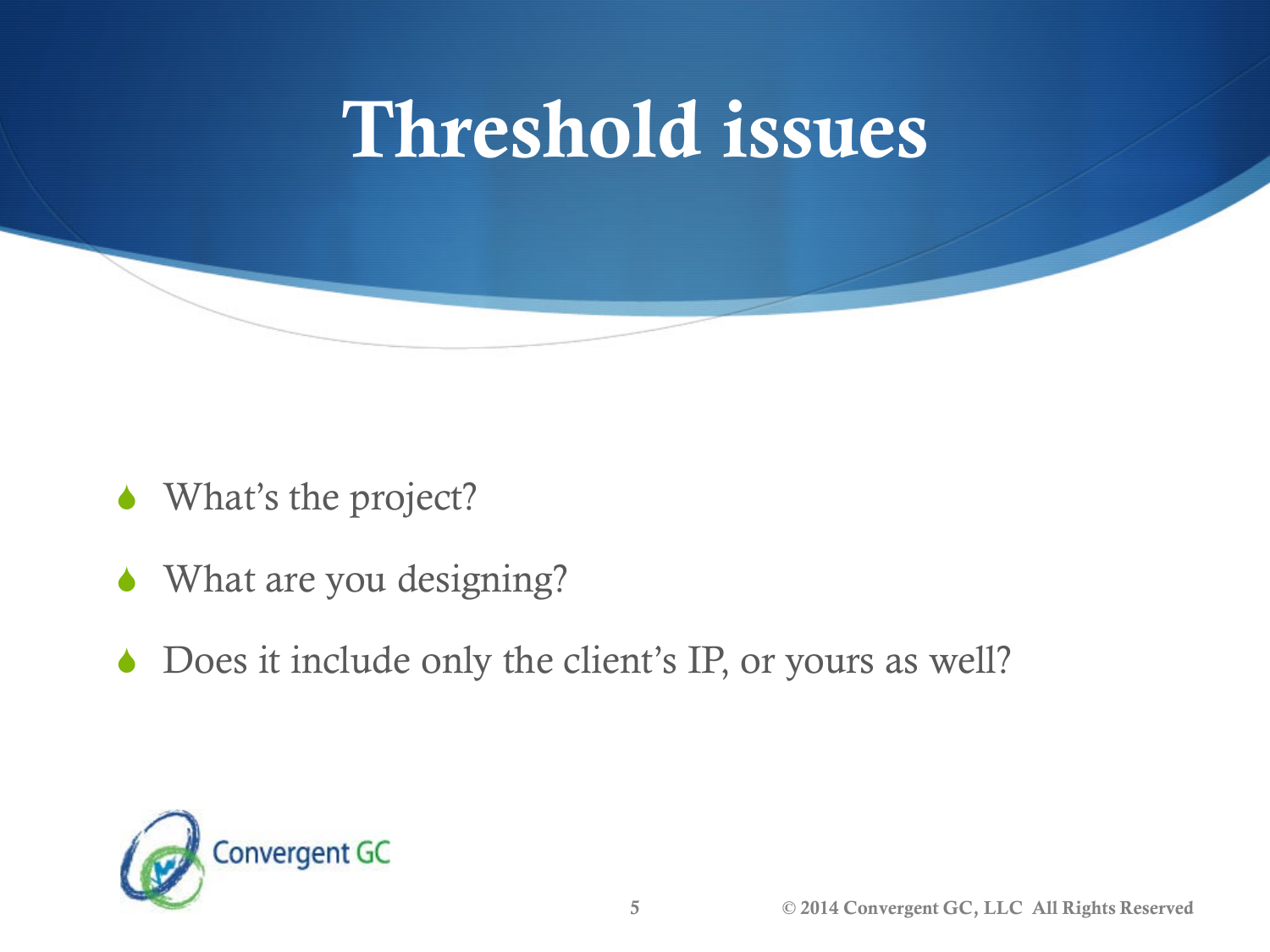## Why Should You Care?

- It's your livelihood and your hard work
- ◆ Don't give away your proprietary information without a fight
- Value your services appropriately and make sure you get paid in full

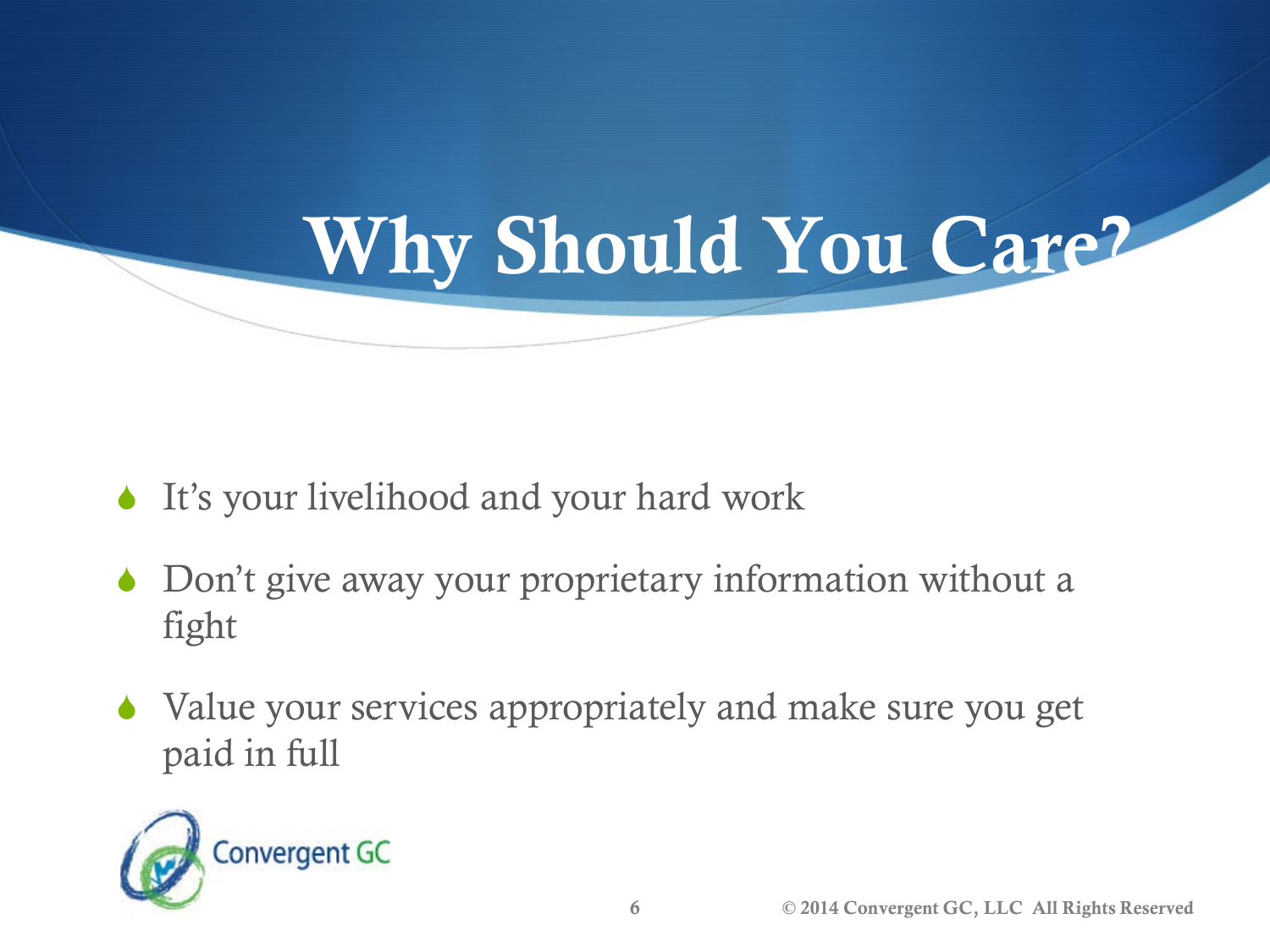

- Don't give up ownership in your work until you're paid fully
- What does this mean?
	- They don't own it until they pay for it
- $\triangle$  How to avoid the usual arguments
	- **Brainstorm with them make sure they understand you and** show them you understand them

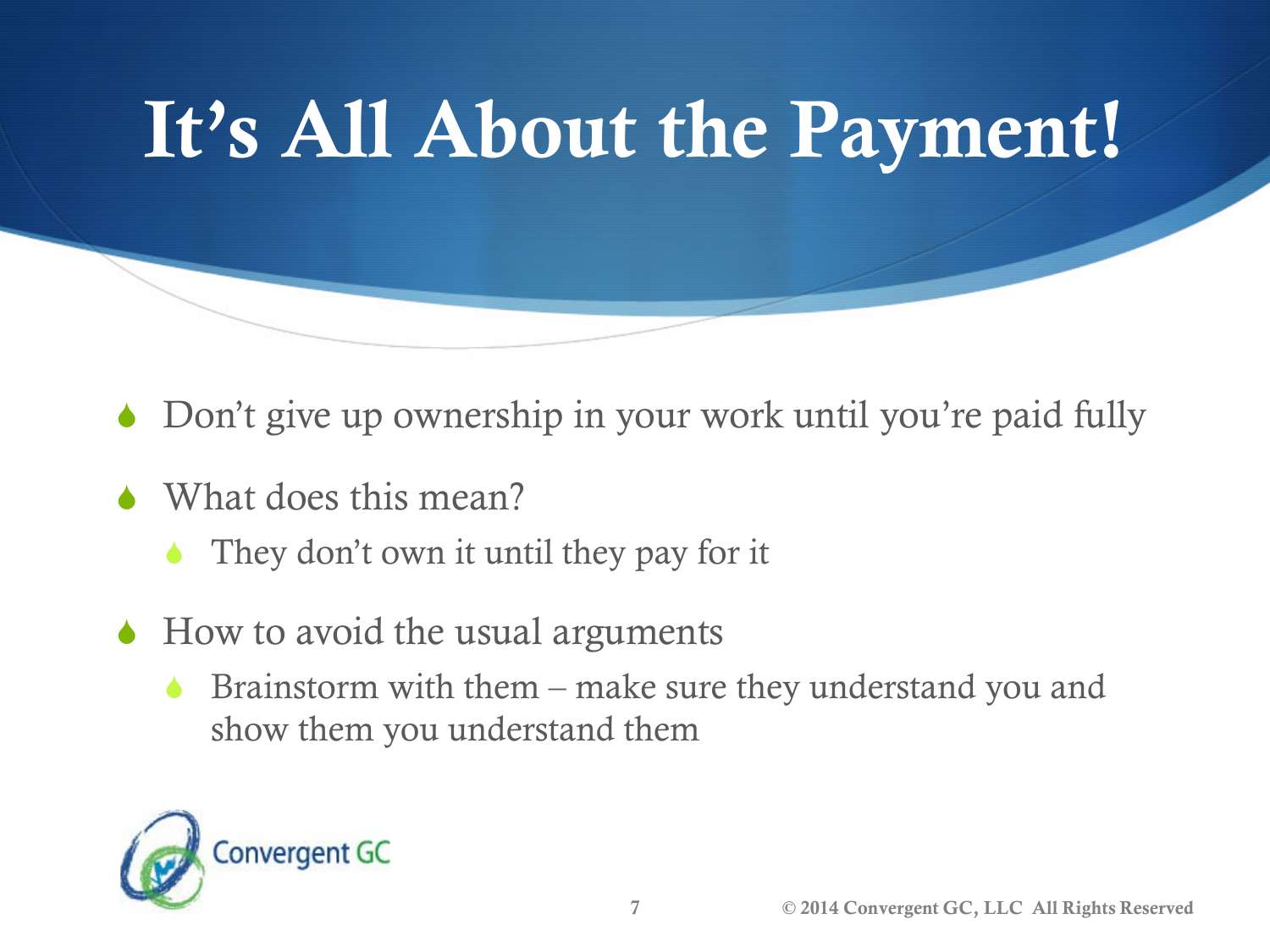## Documents – That'll Show 'Em

- Get a signed NDA before you disclose your IP
- Proprietary information agreements with your own folks
- Work-for-hire language in contracts
- $\triangle$  Be smart don't just rely on contracts
	- They're of limited use

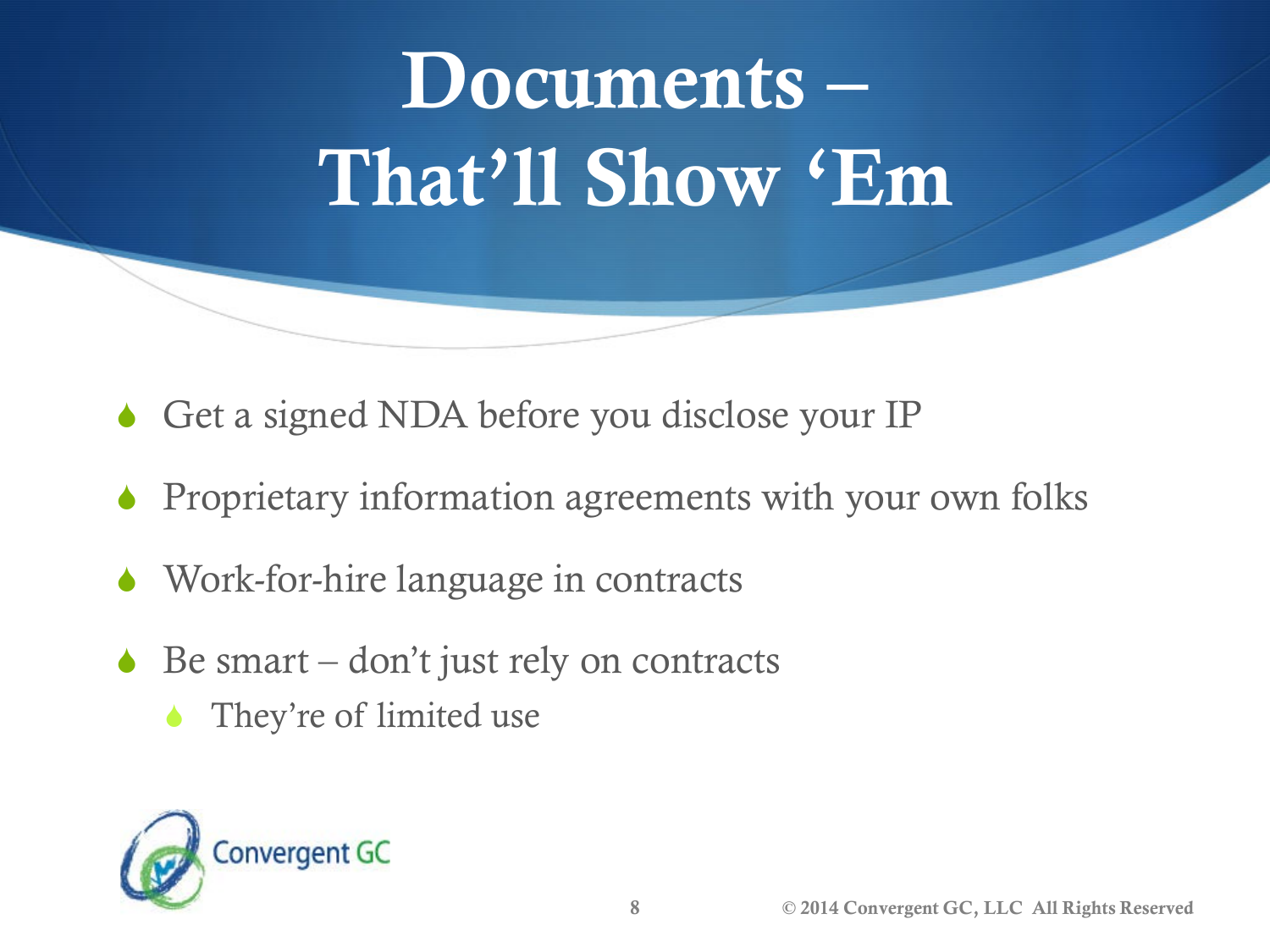## How Big Is Your Client?

- **↓** Let's talk leverage
	- Dealing with an established company?
	- Public company?
	- Start-up?
- ◆ The law is the least of your problems...

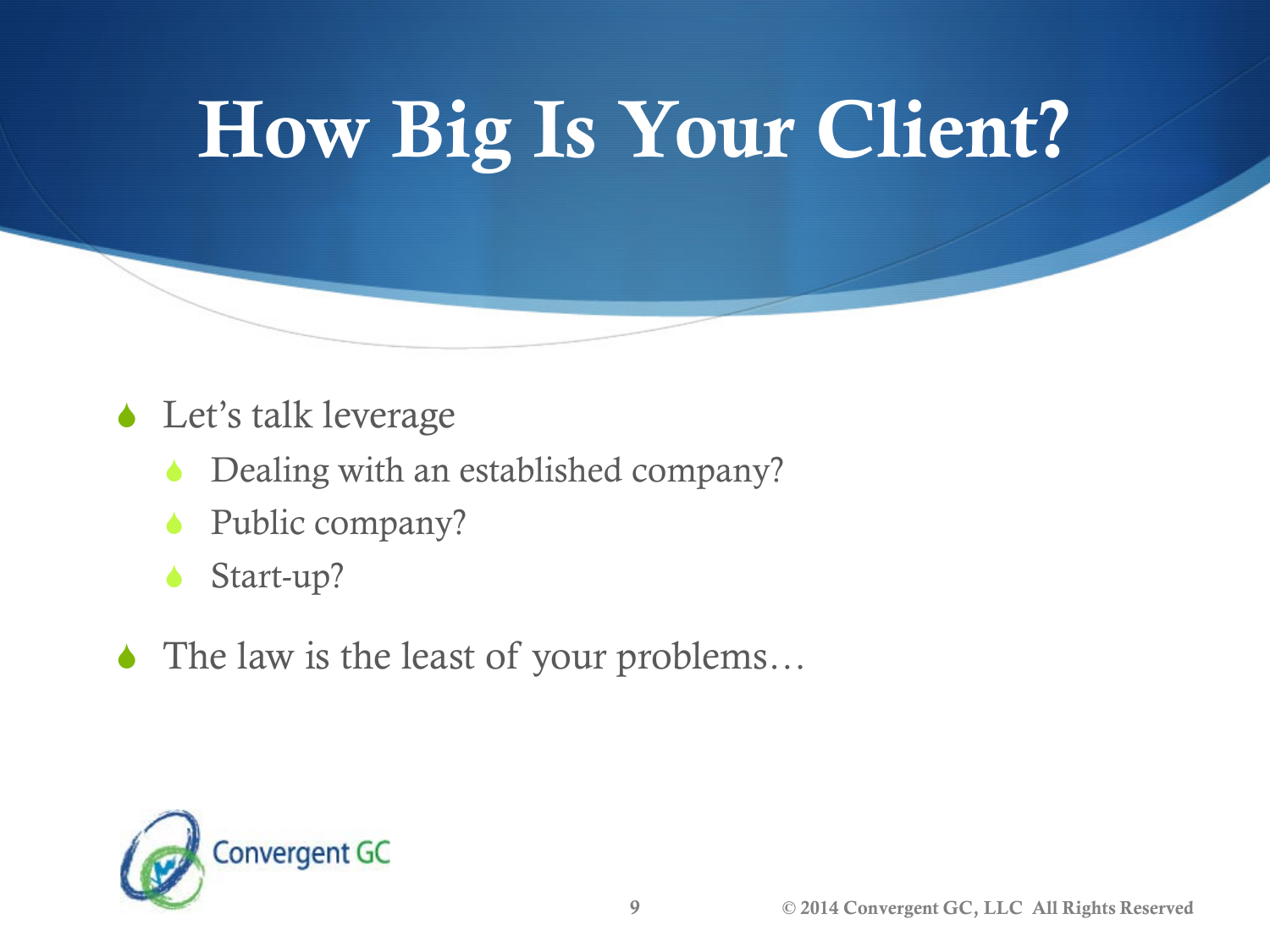# Can You Use Open Source Software?

- Make sure you use it as specified
- Don't say you own it code if you don't
- Be careful what you promise to a client in agreement

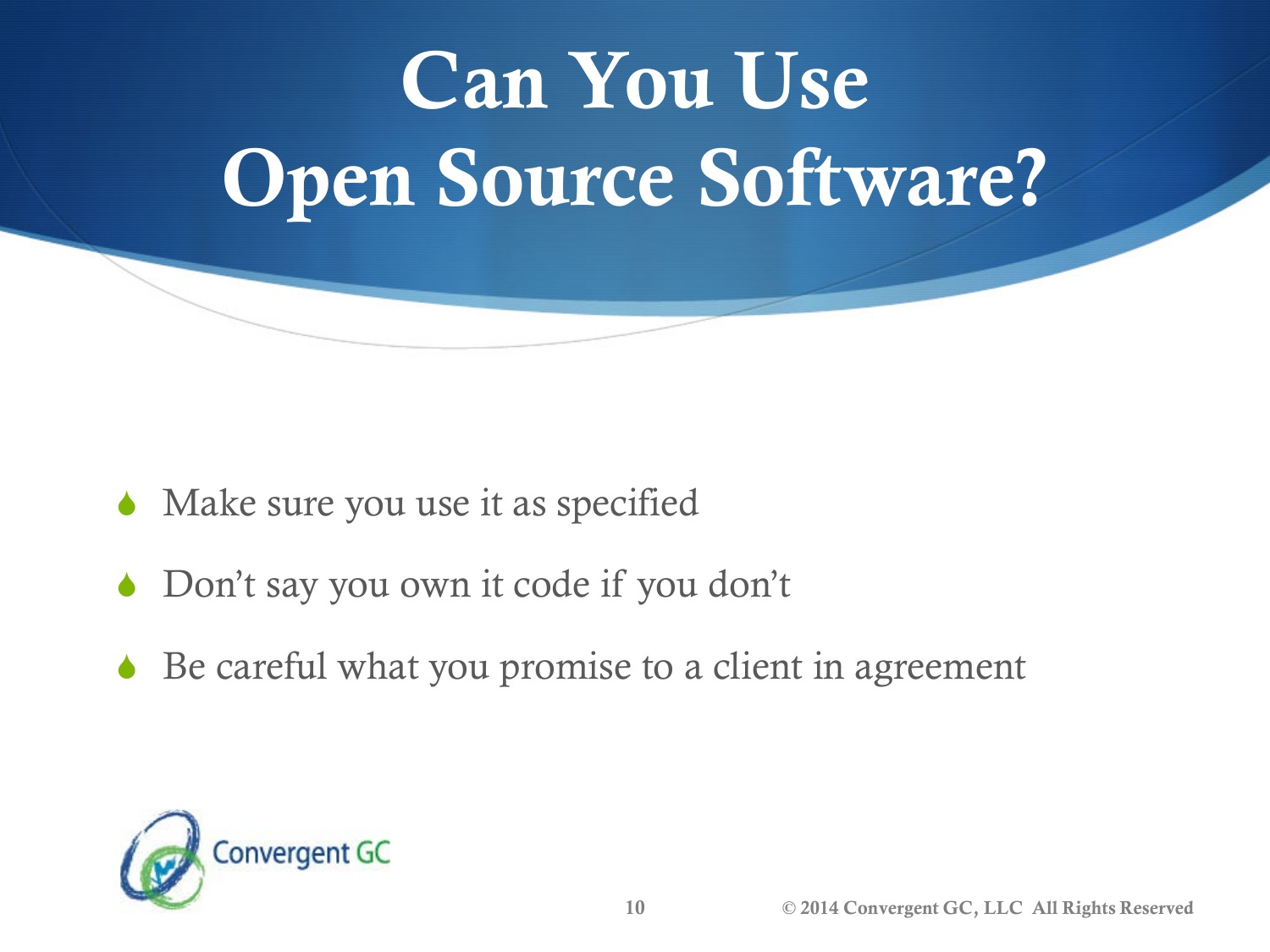## Where Is Your Client Based?



- Foreign?
- Multinational?
- Different laws may apply depending on this
- Be careful about governing law clause

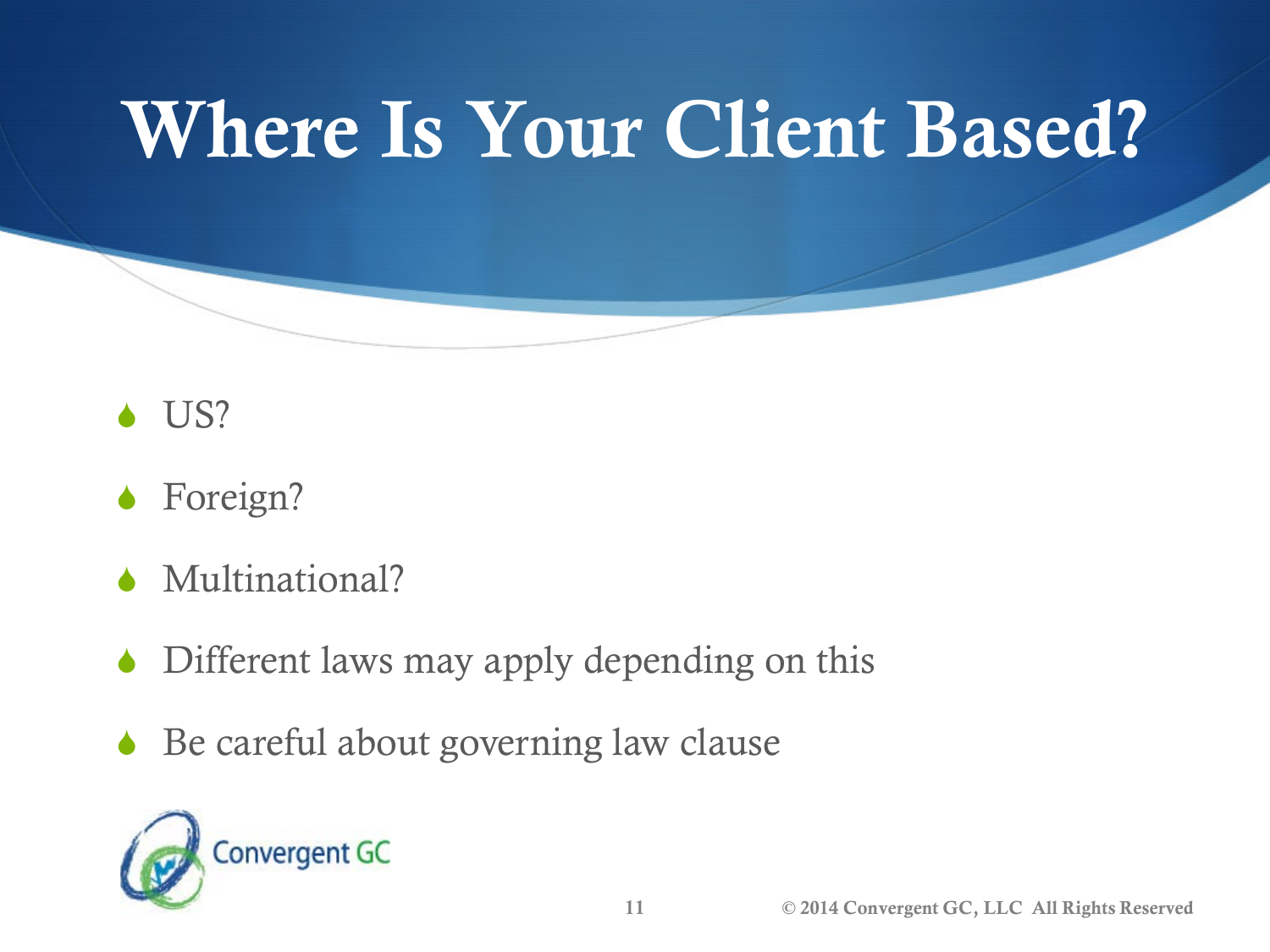## The Government Is Your Client – Good Luck!

- A whole new ballgame
	- Talk about leverage!
- *See "*Get A Lawyer" slide!!
	- What are you doing for Uncle Sam?
- Did I Mention: *GET A LAWYER!*

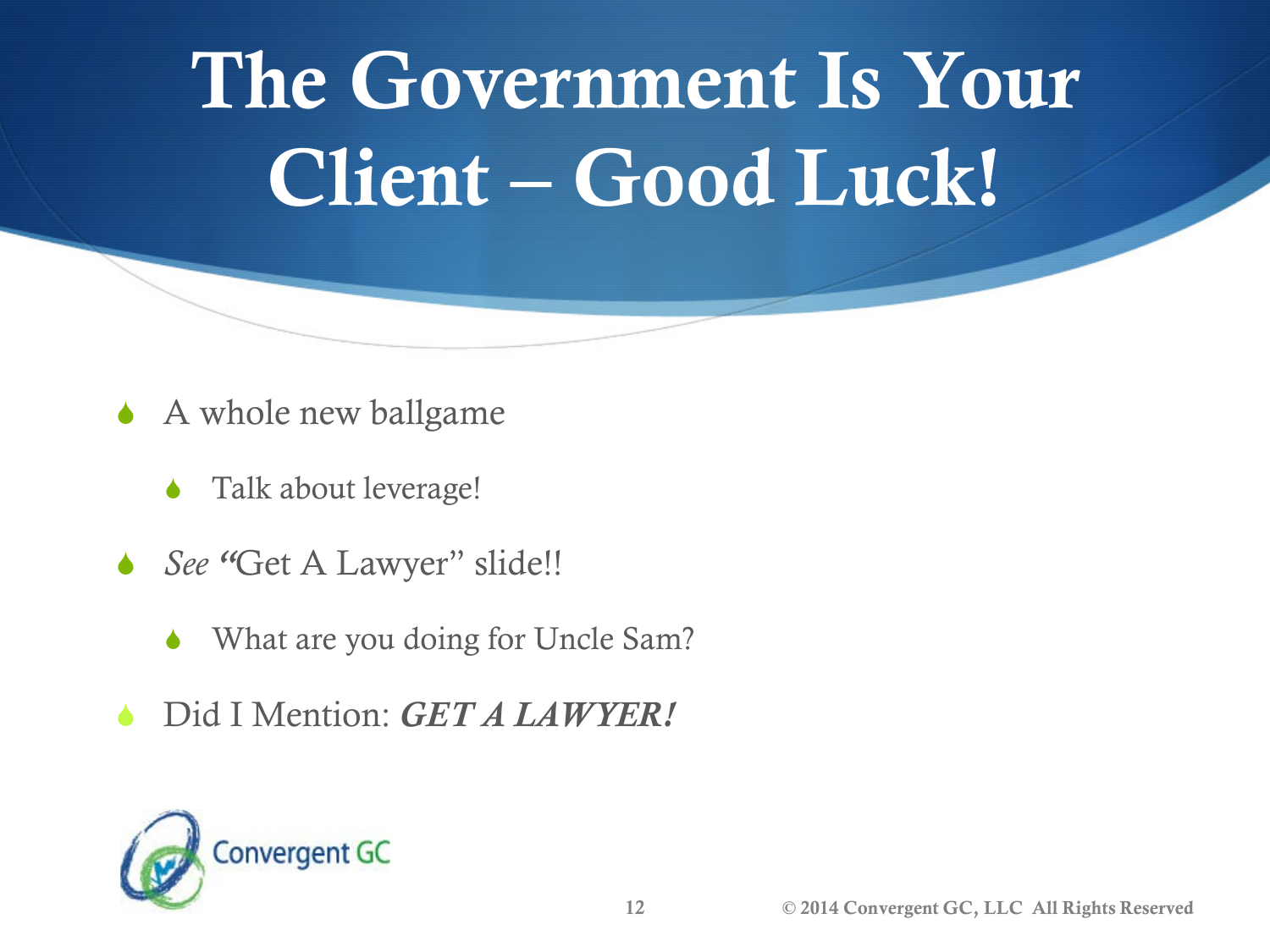## Is Your Client a Start-Up?

- Get paid as much as you can up front
- Taking stock of your payment
	- Should I or shouldn't I?
	- What's it worth now?
	- What's it likely to be worth?
	- Will you be diluted out of your holding?

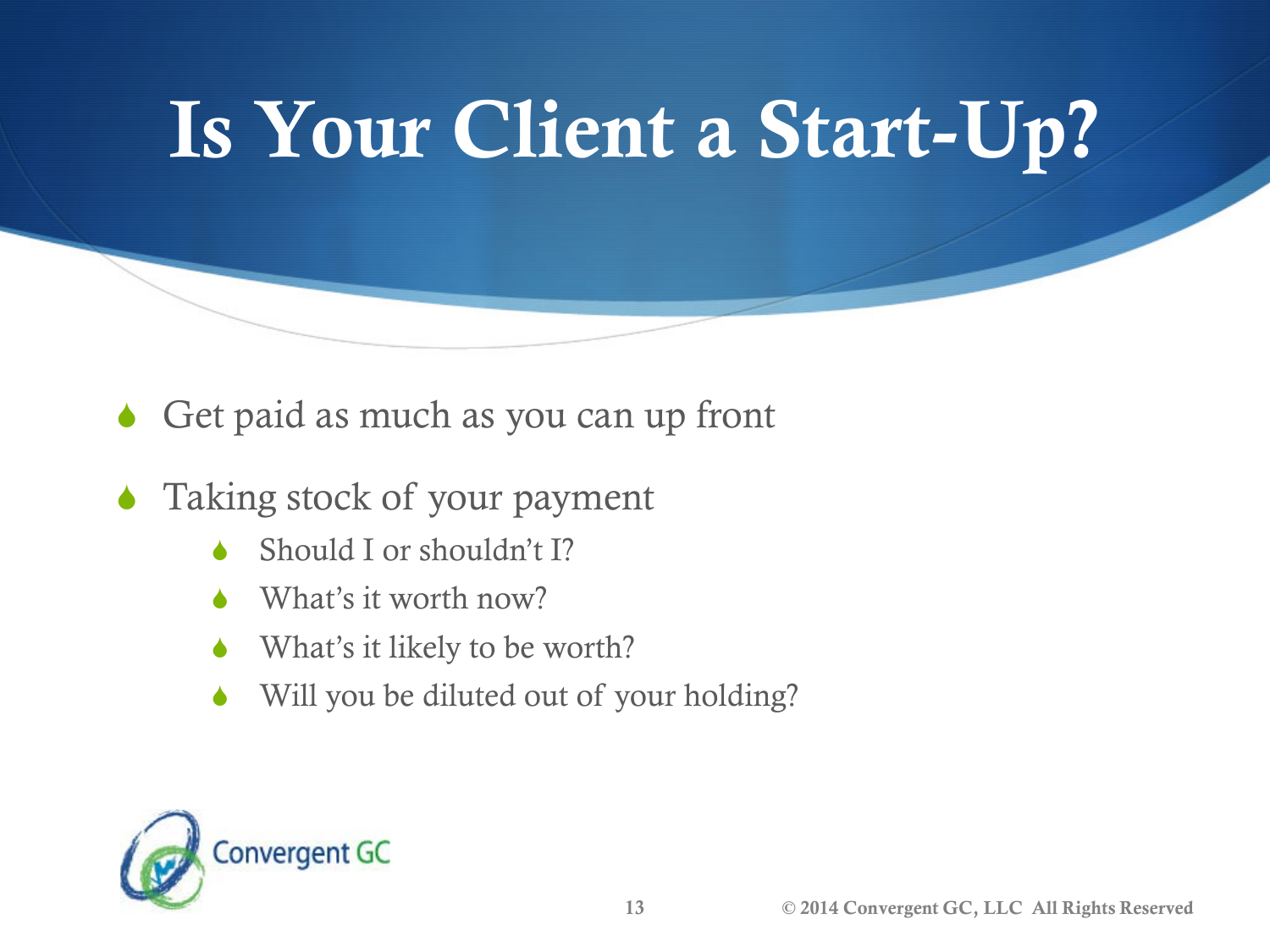

- ◆ How do you operate your business?
	- Are you an entity or a DBA?
- How do you sign your documents?
- $\triangle$  Keeping business assets separate from personal assets

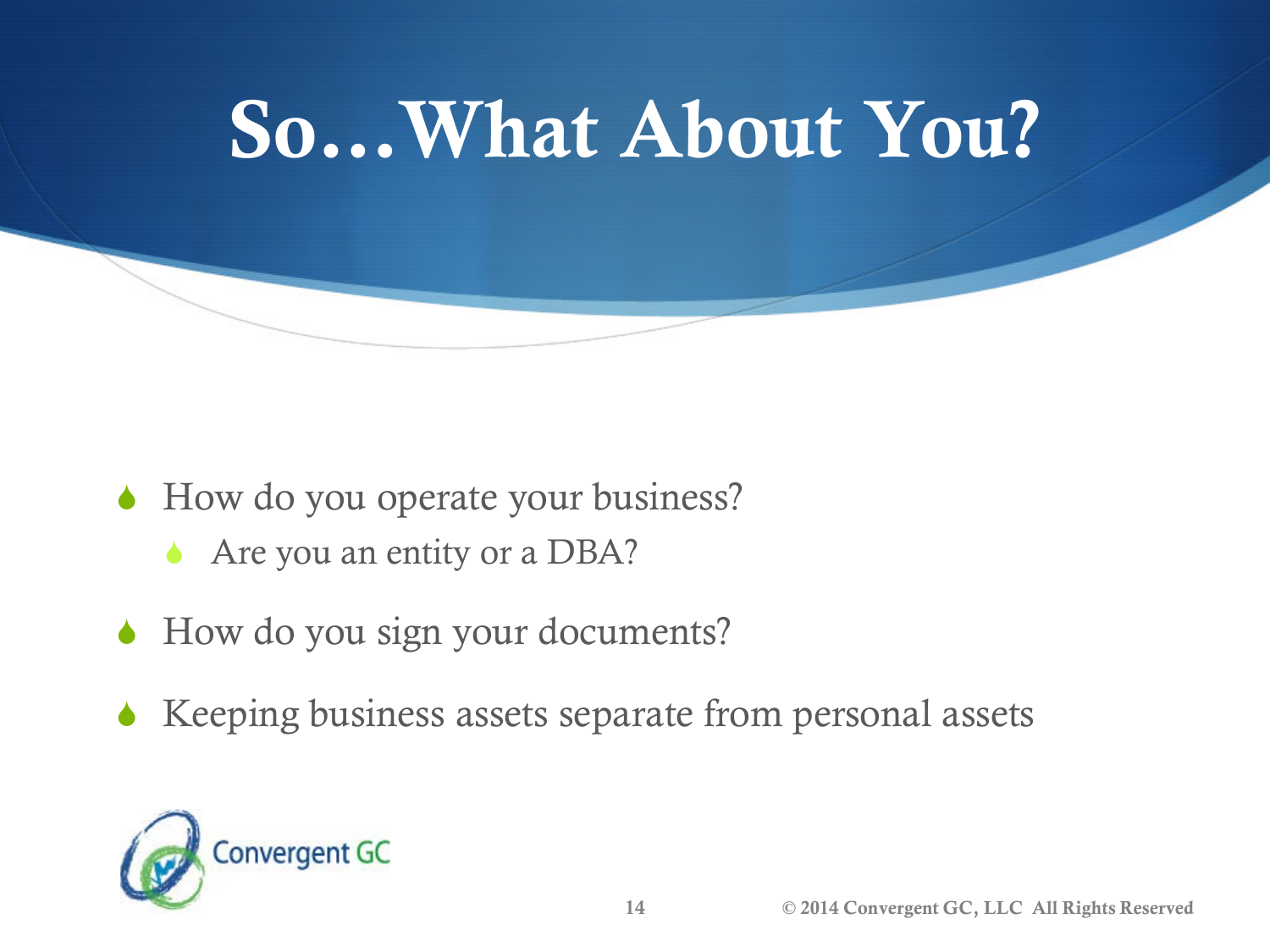

- Take care of your IP and it will take care of you
- Be mindful of what you promise to your clients
- Don't give up before explaining your concerns
- *GET A LAWYER!!!*